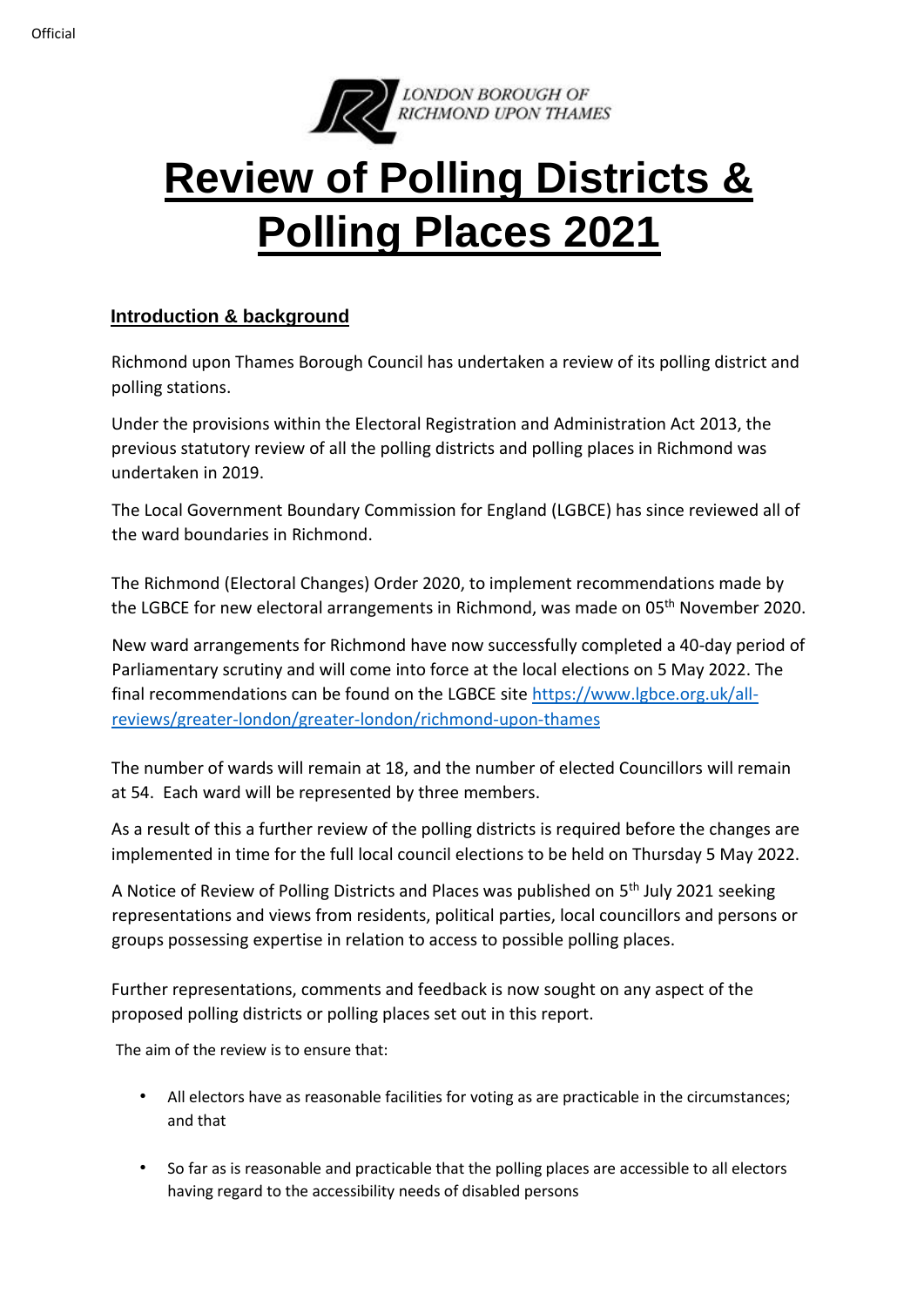- To consider the current polling districts forming new polling districts or a major part thereof, where this can be achieved to ensure continuity where possible
- To consider natural boundaries for example railway lines, major roads and rivers.

## **Roles and responsibilities and definition of terms**

## **The Council**

The statutory responsibility for reviewing UK Parliamentary polling districts and places rests with each relevant local authority in Great Britain for so much of any constituency as is situated in its area.

Depending on the structure of the local authority, it may not be the full council which makes the decisions on any changes to polling districts or polling places. Some local authorities have delegated that function to a committee or sub-committee. This will be set out in the council's constitution. For Richmond delegated authority sits with the Council.

# **The Electoral Registration Officer (ERO)**

Where a local authority makes any alterations to the polling districts within its area, the ERO must amend the register of electors accordingly – either on a notice of alteration or by publishing a revised register. The changes to the register take effect on the date that the ERO publishes a separate notice stating that the alterations have been made, which should be done to coincide with the publication of a notice of alteration/publication of a revised register. Richmond intends to republish the register of electors based on the new polling scheme on 4 January 2022. The last such register based on the existing wards would therefore be published on 1 December 2021.

# **The (Acting) Returning Officer**

The election rules require the (Acting) Returning Officer to decide how many polling stations are required for each polling place and they must allocate electors to the polling stations in such manner as they think most convenient.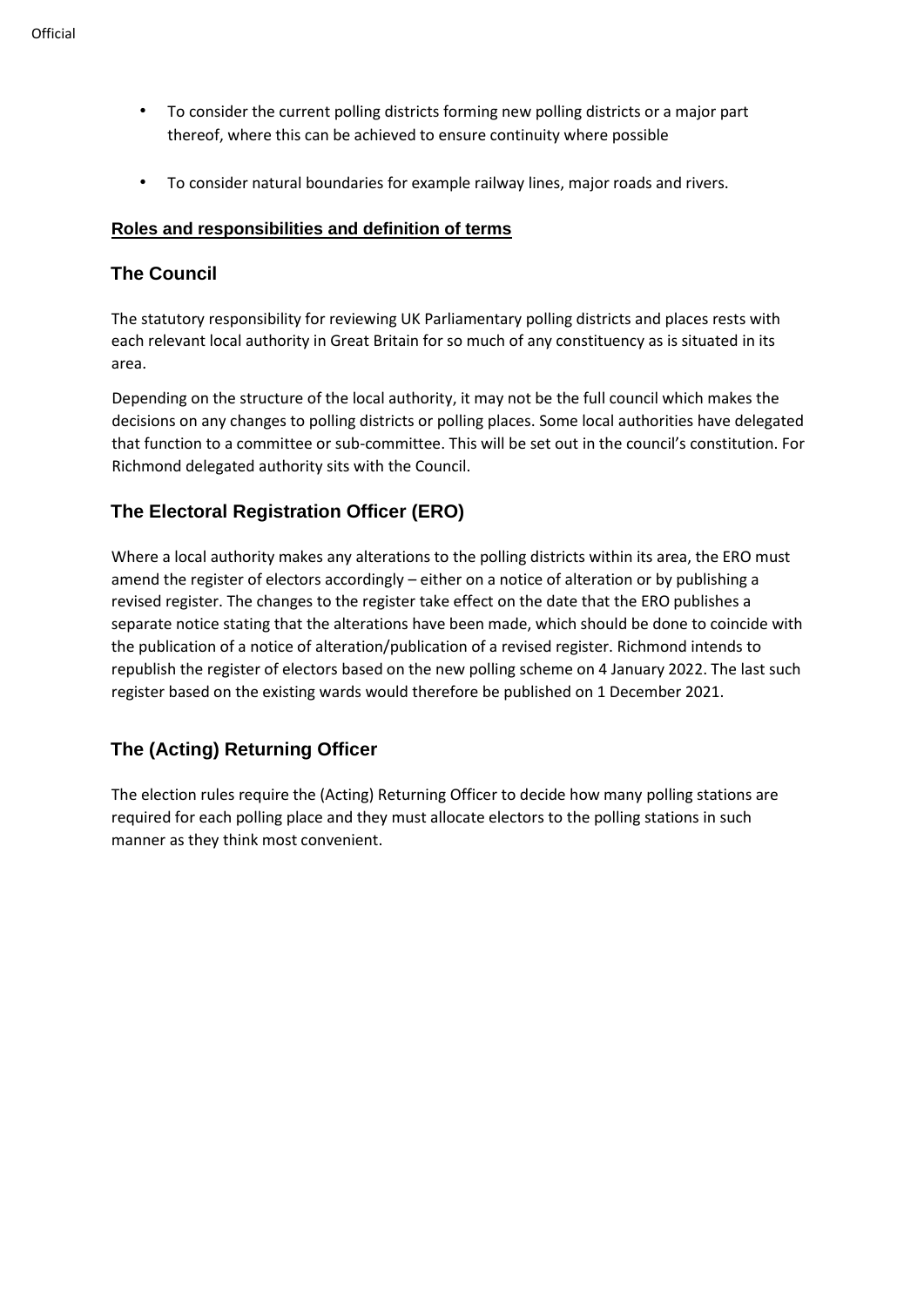# **New wards effective May 2022**

Below is a table of all the new wards. This also shows how many Councillors will be elected to represent each ward.

| <b>NAME OF NEW</b>                  | <b>PD</b>     | No of              |
|-------------------------------------|---------------|--------------------|
| <b>ELECTORAL WARD</b>               | <b>Prefix</b> | <b>Councillors</b> |
| <b>Barnes</b>                       | <b>BN</b>     | 3                  |
| <b>East Sheen</b>                   | ES            | 3                  |
| Fulwell & Hampton Hill              | FH            | 3                  |
| Ham, Petersham & Richmond Riverside | <b>HP</b>     | 3                  |
| Hampton                             | HA            | 3                  |
| <b>Hampton North</b>                | <b>HN</b>     | 3                  |
| Hampton Wick & South Teddington     | <b>HW</b>     | 3                  |
| <b>Heathfield Ward</b>              | HE            | 3                  |
| <b>Kew</b>                          | <b>KW</b>     | 3                  |
| Mortlake & Barnes Common            | <b>MB</b>     | 3                  |
| <b>North Richmond</b>               | <b>NR</b>     | 3                  |
| South Richmond                      | <b>SR</b>     | 3                  |
| South Twickenham                    | <b>ST</b>     | 3                  |
| St. Margarets & North Twickenham    | <b>SM</b>     | 3                  |
| Teddington                          | <b>TE</b>     | 3                  |
| <b>Twickenham Riverside</b>         | <b>TR</b>     | 3                  |
| <b>West Twickenham</b>              | <b>WT</b>     | 3                  |
| Whitton                             | WH            | 3                  |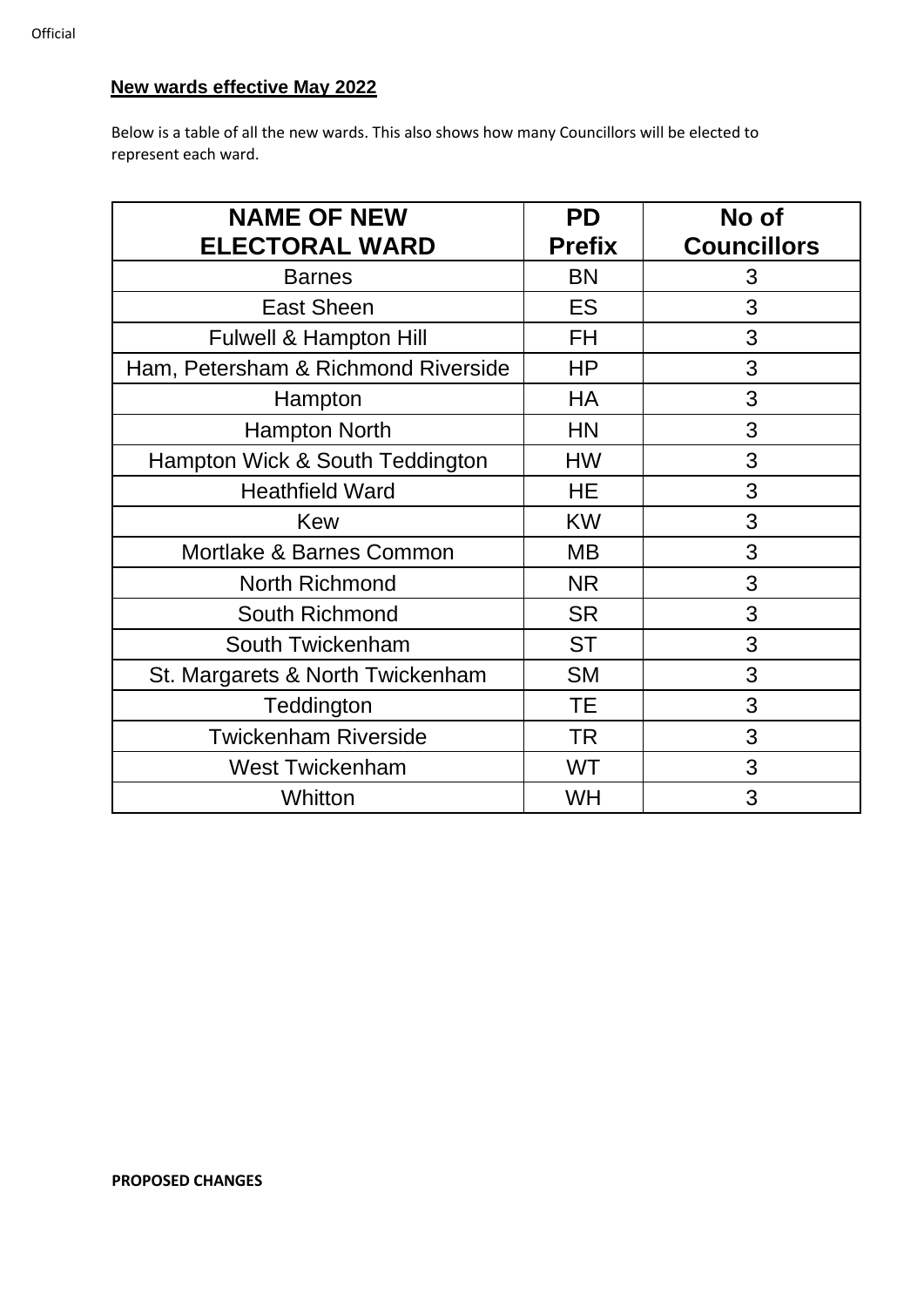**Heathfield (HE)** –To replace the caravan at Simpson Road with a new polling station at Hounslow Heath Community Centre, Edgar Road. The only other changes are to the compulsory ward boundary change and to realign the polling district boundaries as in Appendix 1

**Whitton (WH) -** No changes to be made to the current polling station locations. The only change is the realignment of the polling district boundaries as in Appendix 1 and the compulsory ward boundary change. It is worth noting that the Boundary Commission's initial proposals for the new parliamentary boundaries suggest that the Whitton Ward may be moved from the Twickenham Constituency to the Brentford and Isleworth Constituency, but this would be for parliamentary elections only.

**West Twickenham (WT) -** No changes to be made to the current polling station locations. The only change is the compulsory ward boundary change and to realign the polling district boundaries as in Appendix 1

**St Margarets and North Twickenham Ward (SM) –** No changes to be made to the current polling station locations. The only change is the compulsory ward boundary change and to realign the polling district boundaries as in Appendix 1

**South Twickenham Ward (ST)** - No changes to be made to the current polling station locations. The only change is the compulsory ward boundary change and to realign the polling district boundaries as in Appendix 1

**Twickenham Riverside (TR)** - No changes to be made to the current polling station locations. The only change is the compulsory ward boundary change and to realign the polling district boundaries as in Appendix 1

**Hampton (HA)** – No changes to be made to the current polling station locations. The only change is the compulsory ward boundary change and to realign the polling district boundaries as in Appendix 1

**Fullwell and Hampton Hill (FH)** – No changes to be made to the current polling station locations. The only change is the compulsory ward boundary change and to realign the polling district boundaries as in Appendix 1

**Hampton Wick & South Teddington (HW)** - (previously Hampton Wick) – No changes to be made to the current polling station locations.

**Teddington (TE) -** Elleray Hall was approached for the GLA elections in 2021 due to the unavailability of St John Ambulance Hall. St John Ambulance Hall continues to be unavailable and following further discussions with Elleray Hall with the support of Councillors, it has been agreed that the hall can be used for future elections. The hall is accessible and is large enough to accommodate a double polling station. It is recommended that the Elleray Hall remains the preferred location for a polling station in the TEB polling district.

**Hampton North (HN)** – No changes to be made to the current polling station locations. The only change is the compulsory ward boundary change and to realign the polling district boundaries as in Appendix 1

**North Richmond (NR) –**Staff are increasingly reluctant to work in mobile units due to being in a confined area and lack of facilities including running water and adequate ventilation. Mobile units are very costly and are only used where there is no viable alternative. Therefore, the proposal is to remove the caravan from the old polling district LB and combine this polling district into polling district NRB - Our Lady Queen of Peace and to realign the polling district boundaries as in Appendix 1. There is also a small change to the ward boundary.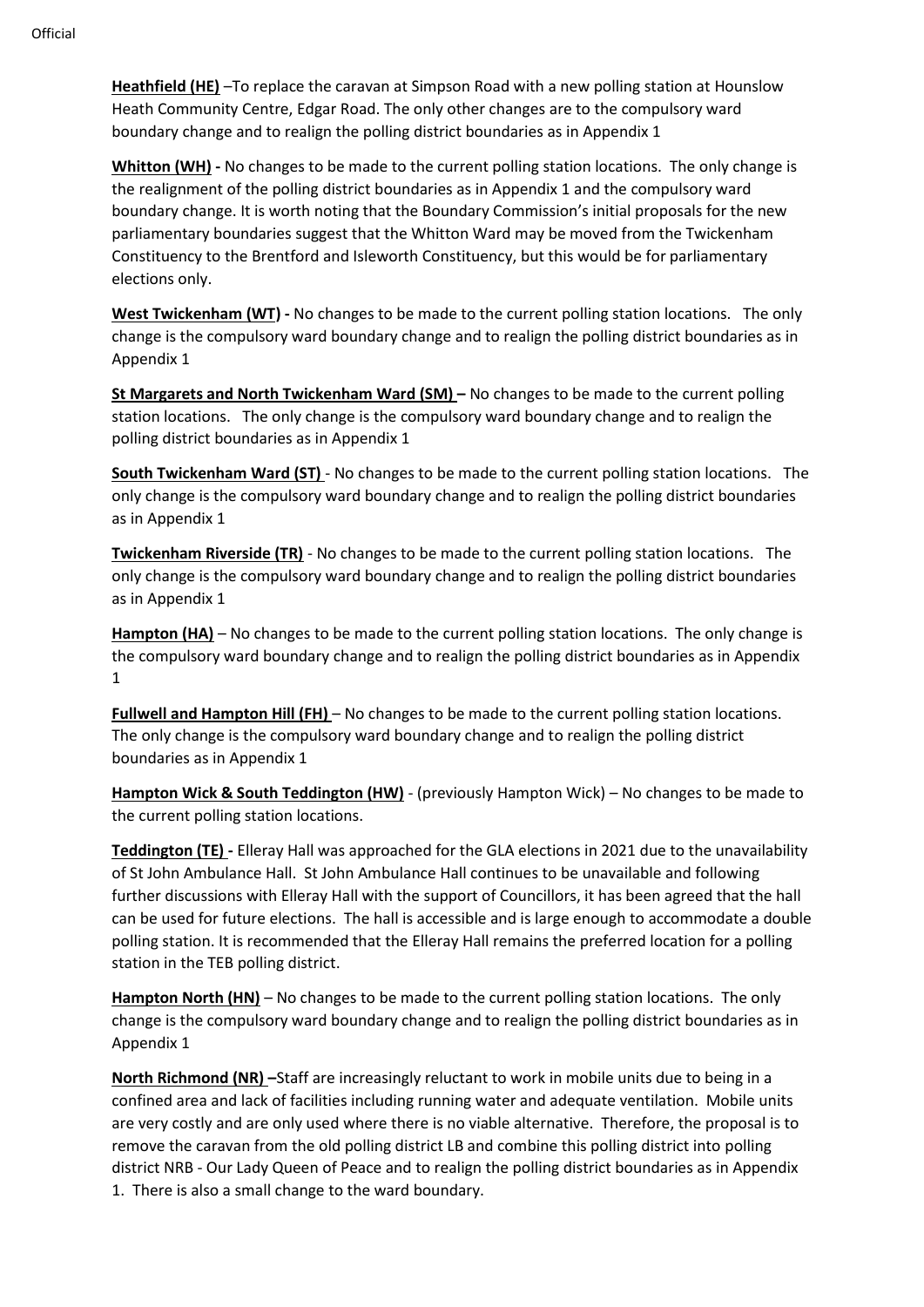**South Richmond – (SR)** Staff are increasingly reluctant to work in mobile units due to being in a confined area and lack of facilities including running water and adequate ventilation. Mobile units are very costly and are only used where there is no viable alternative. Furthermore, the land at Meadows Hall is currently being developed and therefore, the caravan cannot be situated in the grounds of Meadows Hall. It is proposed that to remove the caravan from the old polling district MA and move the electorate to the new polling station at St Mathias Church (SRA) and to realign the polling district boundaries as in Appendix 1. There is also a small change to the ward boundary.

**Ham, Petersham & Richmond Riverside Ward (HP)** - Staff are increasingly reluctant to work in mobile units due to being in a confined area and lack of facilities including running water and adequate ventilation. Mobile units are very costly and are only used where there is no viable alternative. Therefore, the proposal is to reduce the number of polling districts from 5 to 4 in order to remove the use of one caravan from the old polling district ND (caravan at Latchmere Lane/Cowper Road junction) and combine this with the polling district HPC at Ham Christian Centre. It is proposed that the caravan placed at the Russell School Nursery (HPA) and the caravan near the Star and Garter Home (HPD) remain as there is no alternative suitable building and to realign the polling district boundaries as in Appendix 1

**East Sheen (ES)** – No changes to be made to the current polling station locations. The only change is the compulsory ward boundary change and to realign the polling district boundaries as in Appendix 1

**Mortlake & Barnes Common (MB) –** Staff are increasingly reluctant to work in mobile units due to being in a confined area and lack of facilities including running water and adequate ventilation. Mobile units are very costly and are only used where there is no viable alternative. Therefore, the proposal is to remove the use of the caravan adjacent to Warwick Drive (PB) and combine this polling district into MBA, The Pavillion, Vine Road, Barnes. Barnes Green Social Centre is now within the Barnes ward and therefore cannot be used in the Mortlake and Barnes ward. A new polling station has been recommended; St Michaels and All Angels Church to replace Barnes Green Social Centre and therefore, the polling district boundaries have been realigned as in Appendix 1. There is also a small change to the ward boundary.

**Kew (KW)** – No changes to be made to the current polling station locations. The only change is the compulsory ward boundary change and to realign the polling district boundaries as in Appendix 1

**Barnes (BN)** – No changes to be made to the current polling station locations. The only change is the compulsory ward boundary change and to realign the polling district boundaries as in Appendix 1

### **COMMENTS OF THE DIRECTOR OF RESOURCES**

The costs of the polling districts and polling places review will be met from within existing budgets. The costs of actual polling are met within the Council's budget for borough elections. However, the polling costs for the GLA and parliamentary elections are met from the Cabinet Office budget.

## **CONSULTATION**

A Notice of holding a review of Polling Districts and Polling Places was published on 12th July 2021 seeking views on the existing polling scheme and any suggested changes thereto.

As per the recommendations in the Electoral Commission guidance this review notice was published on the council website, sent to all elected members, local political parties and known disability groups.

No responses or comments have been received from members of the public or political parties. This is normal and no specific or further public engagement is expected or required.